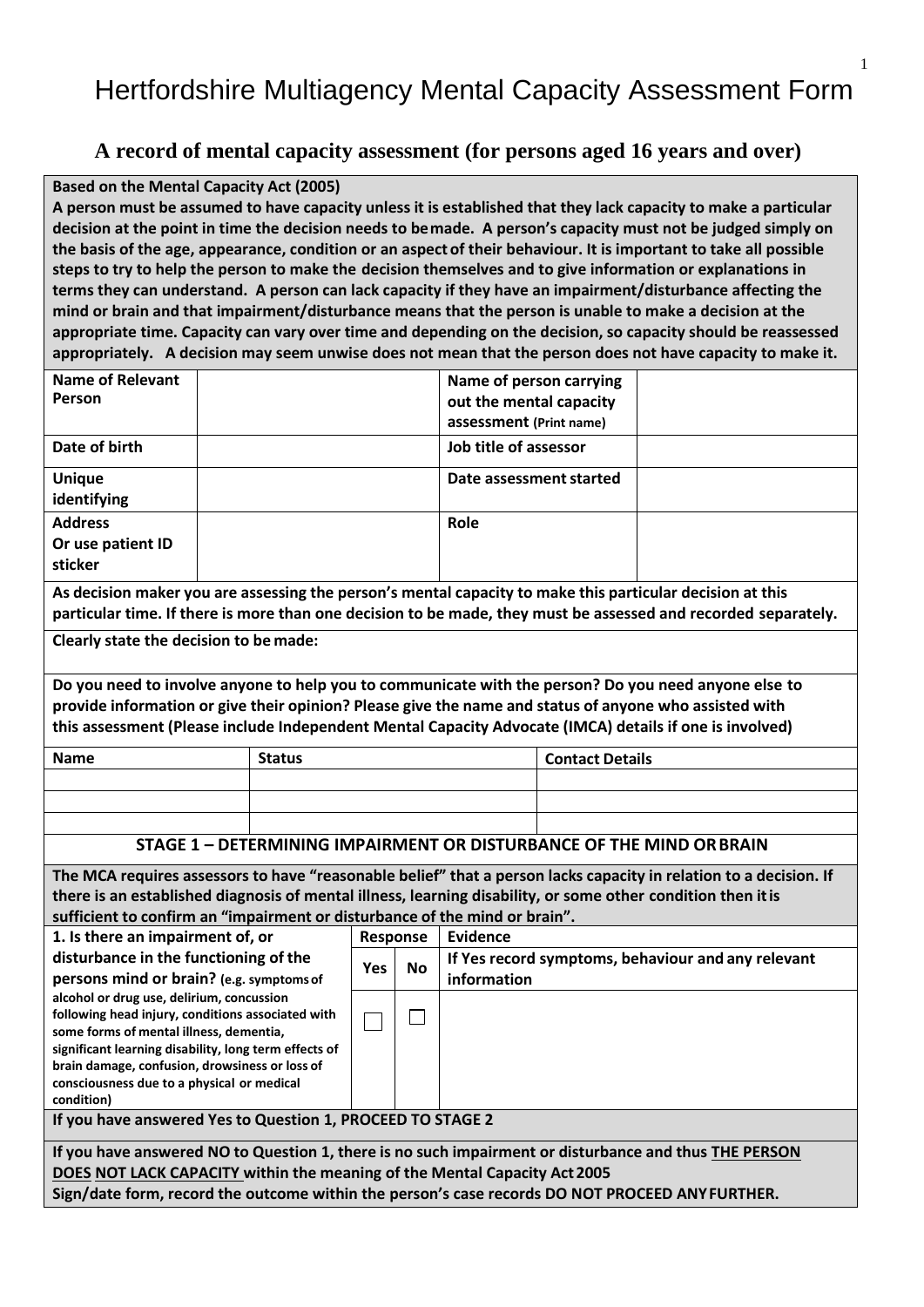| <b>STAGE 2 - ASSESSMENT</b><br>2                                                                                   |          |           |                                                                                                                                       |  |  |  |
|--------------------------------------------------------------------------------------------------------------------|----------|-----------|---------------------------------------------------------------------------------------------------------------------------------------|--|--|--|
| Having determined impairment or disturbance (Stage 1), you now need to complete your assessment and form           |          |           |                                                                                                                                       |  |  |  |
| your opinion as to whether the impairment or disturbance means that the person is unable to make the decision      |          |           |                                                                                                                                       |  |  |  |
| at the time the decision needs to be made? Every effort must be made to provide the relevant information in a way  |          |           |                                                                                                                                       |  |  |  |
| that is most appropriate to help the person understand it.                                                         |          |           |                                                                                                                                       |  |  |  |
| Describe the practical actions and steps you have taken to assist the person to make this specific decision.       |          |           |                                                                                                                                       |  |  |  |
|                                                                                                                    |          |           | Have you provided any aids to assist the person to understand (for example easy read leaflets, large print, enabled the               |  |  |  |
|                                                                                                                    |          |           | person to be at ease, consider the location and timing; relevance of information communicated; the communication method used; and the |  |  |  |
| involvement of others?)<br>1. Is the person able to understand                                                     | Response |           | You must provide evidence of the steps you have taken and how you                                                                     |  |  |  |
| the information relevant to the                                                                                    | Yes      | <b>No</b> | came to your opinion                                                                                                                  |  |  |  |
| decision to be made? Do they                                                                                       |          |           |                                                                                                                                       |  |  |  |
| understand the nature of the decision? The                                                                         |          |           |                                                                                                                                       |  |  |  |
| reason why the decision is needed? The likely                                                                      |          |           |                                                                                                                                       |  |  |  |
| effects of deciding one way or another, or<br>making no decision at all?                                           |          |           |                                                                                                                                       |  |  |  |
| 2. Is the person able to retain the                                                                                |          |           |                                                                                                                                       |  |  |  |
| information for long enough to make                                                                                |          |           |                                                                                                                                       |  |  |  |
| an effective decision? People who can                                                                              |          |           |                                                                                                                                       |  |  |  |
| only retain information for a short while must                                                                     |          |           |                                                                                                                                       |  |  |  |
| not be automatically assumed to lack the                                                                           |          |           |                                                                                                                                       |  |  |  |
| capacity to decide - it depends on what is<br>necessary for the decision in question.                              |          |           |                                                                                                                                       |  |  |  |
| Different methods may be needed to help                                                                            |          |           |                                                                                                                                       |  |  |  |
| someone retain information e.g., written                                                                           |          |           |                                                                                                                                       |  |  |  |
| information                                                                                                        |          |           |                                                                                                                                       |  |  |  |
| 3. Is the person able to use or weigh                                                                              |          |           |                                                                                                                                       |  |  |  |
| up the information as part of the                                                                                  |          |           |                                                                                                                                       |  |  |  |
| decision-making process? Sometimes<br>people can understand information however                                    |          |           |                                                                                                                                       |  |  |  |
| they should be able to understand the                                                                              |          |           |                                                                                                                                       |  |  |  |
| advantages and disadvantages of the decision to                                                                    |          |           |                                                                                                                                       |  |  |  |
| be made.                                                                                                           |          |           |                                                                                                                                       |  |  |  |
| 4. Is the person able to communicate<br>their decision? All steps must be taken to                                 |          |           |                                                                                                                                       |  |  |  |
| aid communication. Communication does not                                                                          |          |           |                                                                                                                                       |  |  |  |
| need to be verbal.                                                                                                 |          |           |                                                                                                                                       |  |  |  |
| If the person was found to have capacity, state their decision (in their own words)                                |          |           |                                                                                                                                       |  |  |  |
|                                                                                                                    |          |           | If you have answered Yes to Q1to Q4, the person is considered, on the balance of probability, to HAVE the mental capacity to          |  |  |  |
| make this particular decision at this point in time.                                                               |          |           |                                                                                                                                       |  |  |  |
| Sign/date this form and record the outcome within the person's case records.                                       |          |           |                                                                                                                                       |  |  |  |
| DO NOT PROCEED TO MAKE A BEST INTERESTS DECISION<br>If you have answered NO to any of the questions, proceed to Q5 |          |           |                                                                                                                                       |  |  |  |
| 5. Overall, do you consider on the<br>Please provide details of the outcome of yourassessment                      |          |           |                                                                                                                                       |  |  |  |
| balance of probability, that there is                                                                              |          |           |                                                                                                                                       |  |  |  |
| sufficient evidence to indicate that                                                                               |          |           |                                                                                                                                       |  |  |  |
| the person lacks the capacity to make                                                                              |          |           |                                                                                                                                       |  |  |  |
| this particular decision at this point in                                                                          |          |           |                                                                                                                                       |  |  |  |
| time? You should now proceed to                                                                                    |          |           |                                                                                                                                       |  |  |  |
| make a Best Interests Decision.                                                                                    |          |           |                                                                                                                                       |  |  |  |
| <b>Signature</b>                                                                                                   |          |           | Date of<br>assessment                                                                                                                 |  |  |  |
| Date for review of                                                                                                 |          |           |                                                                                                                                       |  |  |  |
| <b>Mental Capacity for this</b>                                                                                    |          |           |                                                                                                                                       |  |  |  |
| decision if required.                                                                                              |          |           |                                                                                                                                       |  |  |  |
|                                                                                                                    |          |           |                                                                                                                                       |  |  |  |
|                                                                                                                    |          |           |                                                                                                                                       |  |  |  |
|                                                                                                                    |          |           |                                                                                                                                       |  |  |  |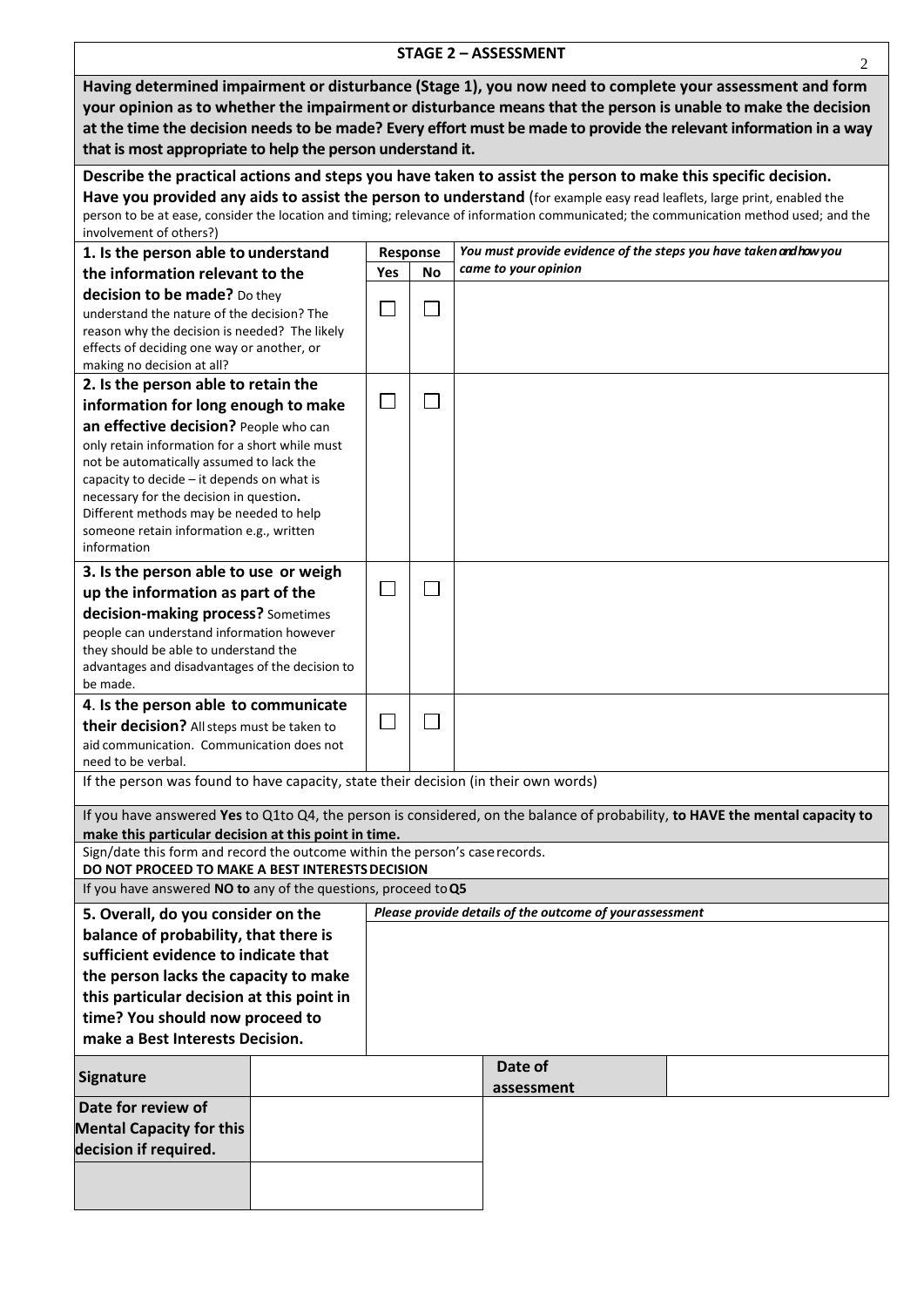## **Best Interests Decision**

| Describe the decision to be made:                                                                                                                                                                                                                                                                                                                                                 |      |           |                                         |  |  |  |
|-----------------------------------------------------------------------------------------------------------------------------------------------------------------------------------------------------------------------------------------------------------------------------------------------------------------------------------------------------------------------------------|------|-----------|-----------------------------------------|--|--|--|
| 1. Has the person made an Advance Decision that may be valid and<br>applicable to some or all of the treatment?                                                                                                                                                                                                                                                                   | Yes* | No        | Not known                               |  |  |  |
| *If Yes, is it valid and applicable to this decision?                                                                                                                                                                                                                                                                                                                             | Yes  | <b>No</b> | If you are unsure<br>please seek advice |  |  |  |
| 2. Does the person have appointed an attorney under a Lasting<br><b>Power of Attorneyfor:</b>                                                                                                                                                                                                                                                                                     | Yes  | No        | Not known                               |  |  |  |
| a) Health and welfare decisions?                                                                                                                                                                                                                                                                                                                                                  |      |           |                                         |  |  |  |
| b) Property and finances decisions?                                                                                                                                                                                                                                                                                                                                               | Yes  | No        | Not known                               |  |  |  |
| Is there a court appointed deputy?<br>* If yes you will need to consult with the LPA/deputy as they may be the decision maker<br>and take a copy for your records.                                                                                                                                                                                                                | Yes* | No        | Not known                               |  |  |  |
| 3. Does the person have someone who is willing and able to<br>support them? *If Yes, please state<br>a) Name:                                                                                                                                                                                                                                                                     | Yes* | No        |                                         |  |  |  |
| b) Relationship:                                                                                                                                                                                                                                                                                                                                                                  |      |           |                                         |  |  |  |
| 4. Has the person been referred to an IMCA?<br>$Yes*    No $<br>If no one is able or willing to support the person DO NOT PROCEED WITHOUT INSTRUCTING AN<br>IMCA (refer to IMCA guidance)                                                                                                                                                                                         |      |           |                                         |  |  |  |
| *If Yes What are the reasons for referral? (Please tick all that apply)<br>Unbefriended and<br>• Serious medical treatment<br>• Change of accommodation<br>• Care Review<br>• Safeguarding Adults procedures<br>• Other - please explain<br>Date referred<br>Is any information available from the IMCA? Yes* $\vert$  No    <br>*If yes, what is the information - please detail |      |           |                                         |  |  |  |
| 5. What practical steps have been made to ensure that the person is helped to participate as fully as possible in<br>the decision making?                                                                                                                                                                                                                                         |      |           |                                         |  |  |  |
| 6. What are the person's past and present wishes in relation to this decision?                                                                                                                                                                                                                                                                                                    |      |           |                                         |  |  |  |
| 7. What are the person's beliefs and values that would be likely to influence this decision?                                                                                                                                                                                                                                                                                      |      |           |                                         |  |  |  |
| 8. What other factors would they consider?                                                                                                                                                                                                                                                                                                                                        |      |           |                                         |  |  |  |
| 9. What are the views of significant others? State who was consulted and their relationship to the person                                                                                                                                                                                                                                                                         |      |           |                                         |  |  |  |
| <b>Best Interests Decision Summary</b>                                                                                                                                                                                                                                                                                                                                            |      |           |                                         |  |  |  |
| 10. What is the decision that has been made in the person's best interests (e.g., evidence using a balance sheet approach to<br>consider and evidence the benefits and risks of each available option)?                                                                                                                                                                           |      |           |                                         |  |  |  |
| 11. Record the reasons why this decision is in the person's best interests:                                                                                                                                                                                                                                                                                                       |      |           |                                         |  |  |  |
| 12. Document how this is the least restrictive option?                                                                                                                                                                                                                                                                                                                            |      |           |                                         |  |  |  |

3